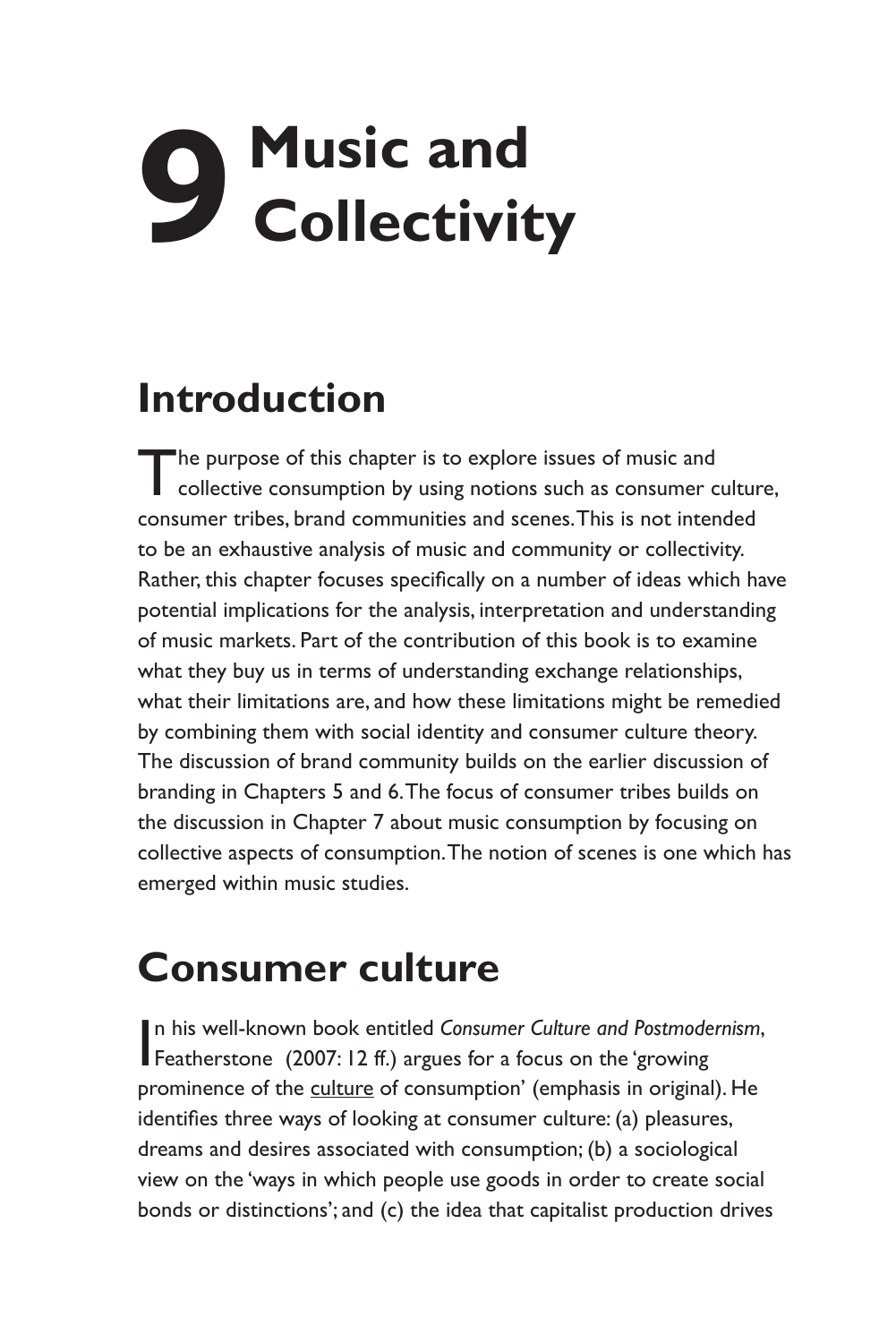consumption and ideologically seduces consumers. He sees consumer culture (2007:27) as using 'images, signs and symbolic goods which summon up dreams, desires and fantasies', and these 'suggest romantic authenticity and emotional fulfilment'. Consumer behaviour is defined by Arnould *et al.* (2004: 9) as: 'Individuals or groups acquiring, using and disposing of products, services, ideas or experiences'. In older consumer behaviour textbooks, the individual consumer is treated as a rational economic individual. The thrust of the applied research is the description and analysis of consumers and potential customers in terms of their behaviour and attitudes. There is a heavy emphasis on cognitive psychology, as well as borrowings from sociological theory. Consumers are analysed in terms of their choice criteria, buying process, buying involvement, influences from peers on the buying decision, and roles occupied in the buying centre. Despite this treatment of the consumer as an individual, in general, marketers understand the benefit of getting people together in groups as both a recruitment and retention strategy. It enables resources (marketing spend) to be focused economically and relationships to be 'managed'. However, in their monograph entitled 'The Unmanageable Consumer', Gabriel and Lang (2006) explore characterizations of the consumer in different literatures as chooser, communicator, explorer, identity seeker, hedonist, artist, victim, rebel, activist, citizen. Their conclusion is that in the 'twilight of consumerism':

the fragmentation of images of consumption is itself a symptom of the malaise of contemporary consumerism … The same fragmentation of the consumer may keep academics busy, since each tradition can claim the consumer for itself, exaggerating those features which fit its arguments, while blatantly disregarding the rest … and in a world where everyone claims the consumer for her- or himself, the consumer must now be deemed unmanageable, claimed by many, but controlled by few, least of all by consumers themselves (2006: 189-190).

The culturalist approach to popular music identified by Middleton (1990) constructs the consumption of popular music brand texts as an active rather than passive process. Consumption is conceived as a process of meaning-making, and the notion of 'active' or 'creative' consumption recognizes that consumers are reflexive about their